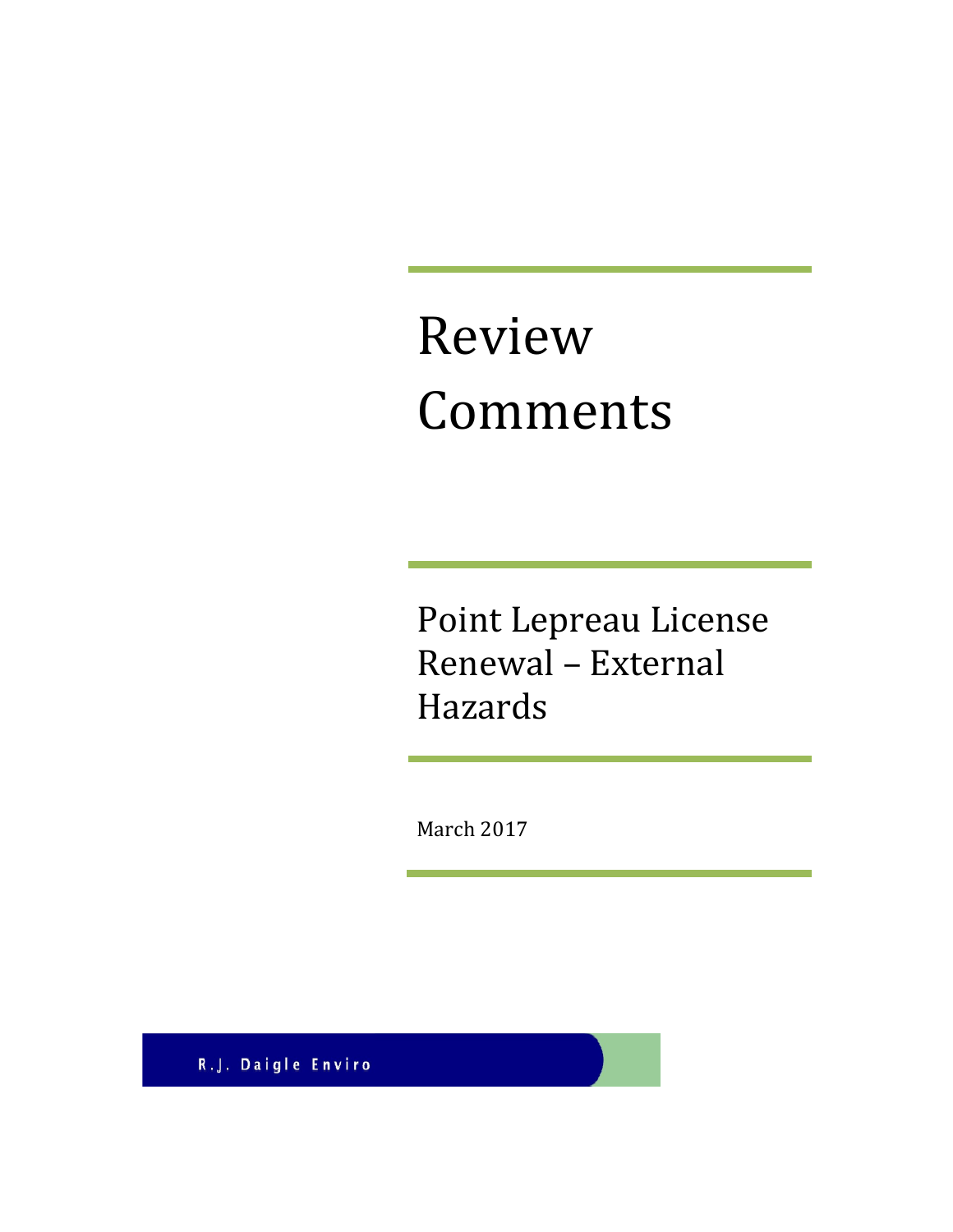# **Table of Contents**

|                | 1.1 |  |
|----------------|-----|--|
|                |     |  |
| $\overline{2}$ |     |  |
|                | 2.1 |  |
|                | 2.2 |  |
|                | 2.3 |  |
|                | 2.4 |  |
| 3              |     |  |
|                |     |  |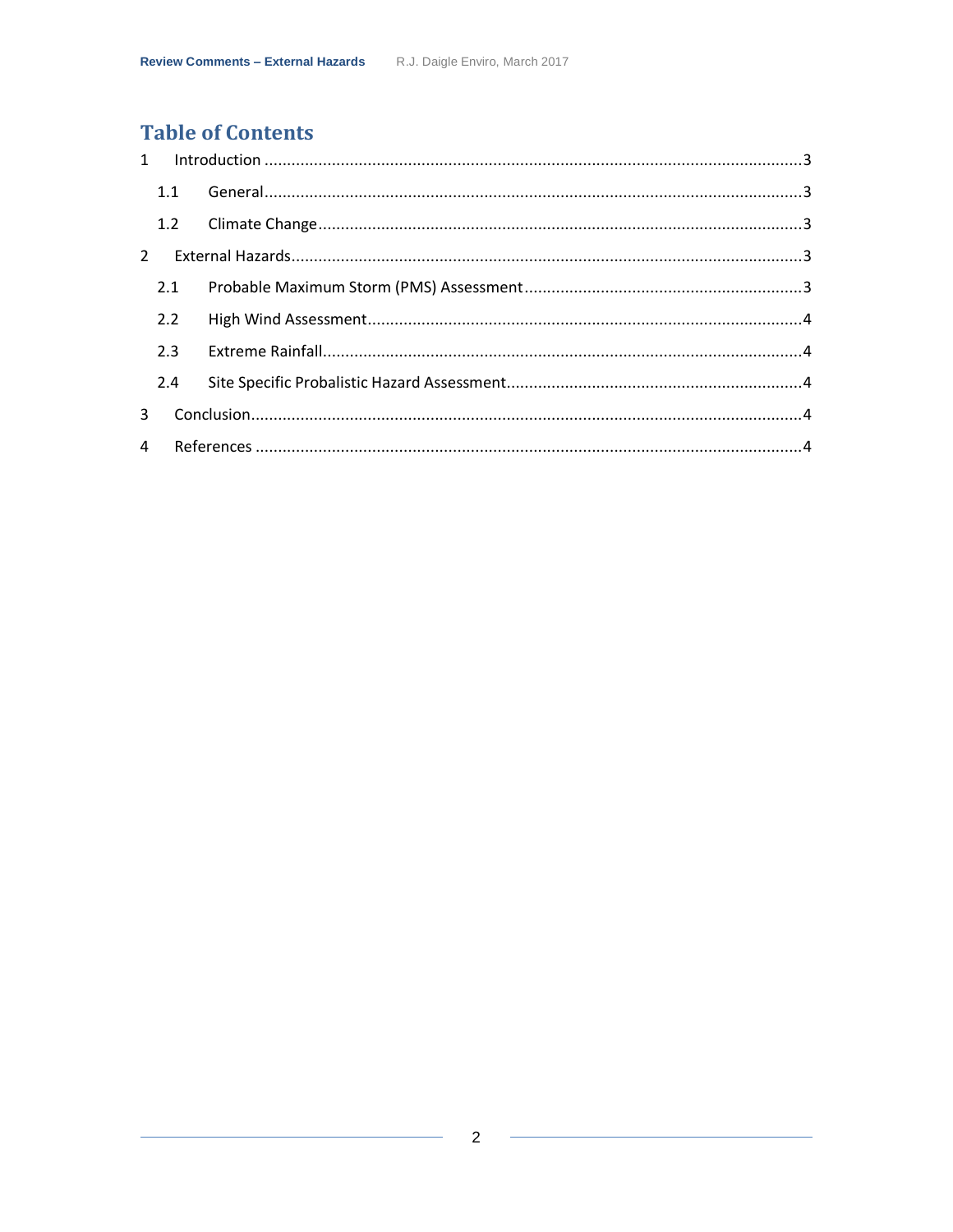# <span id="page-2-0"></span>**1 Introduction**

## <span id="page-2-1"></span>**1.1 General**

The proposed external hazard assessments for Probalistic Maximum Storm, Probalistic Tsunami, High Wind and Extreme Rainfall affecting the Point Lepreau Generating Station (PLGS) have been reviewed and no specific concerns have been discovered with regards to the adequacy of the elements of these assessments. More specific comments for each parameter are addressed in Section 2.

## <span id="page-2-2"></span>**1.2 Climate Change**

There is now widespread scientific agreement by the Intergovernmental Panel on Climate Change Fifth Assessment Report (IPCC AR5, 2013) that accelerated climate change is happening and that human activities are the principal cause. However, measures to reduce greenhouse gas emissions are only part of the climate change challenge. Even if significant reductions in emissions were put in place tomorrow, the lag in the climate system means that past emissions will continue to affect the climate for several decades to come. Climate change will have impacts on places where citizens live. Proactively adapting to climate change is therefore an essential part of ensuring our communities remain safe, resilient and sustainable.

It is noted that no allowances have been made in the PLGS plans with regards to the potential impacts of climate change. In the opinion of this reviewer, sea-level rise is the most significant climate change parameter that will impact coastal locations. The most recent sea-level change estimates would result in a rise of slightly more than one metre near PLGS by year 2100 (Daigle, 2014), hence an accelaration from the regional rate of increase of near 30 cm in the past century.

While it is understood that climate change will not significantly impact PLGS during the upcoming 5-year licensing period, specific issues related particularly to sea-level rise should be considered in the longer time frames.

## <span id="page-2-3"></span>**2 External Hazards**

## <span id="page-2-4"></span>**2.1 Probable Maximum Storm (PMS) Assessment**

It is noted that CNSC staff have recommended that the existing Potential Maximum Storm (PMS) estimate needs to be updated for the next external hazard assessment. This reviewer believes that the PMS associated scenario of a tropical systen (hurricane or tropical storm) tracking just west of PLGS continues to be the type of meteorological set-up that would generate the most critical impacts. It is noted however, that even with an extreme climate change induced sealevel rise scenario of say, 2 metres, flooding of PLGS would not occur with the afore-mentioned PMS.